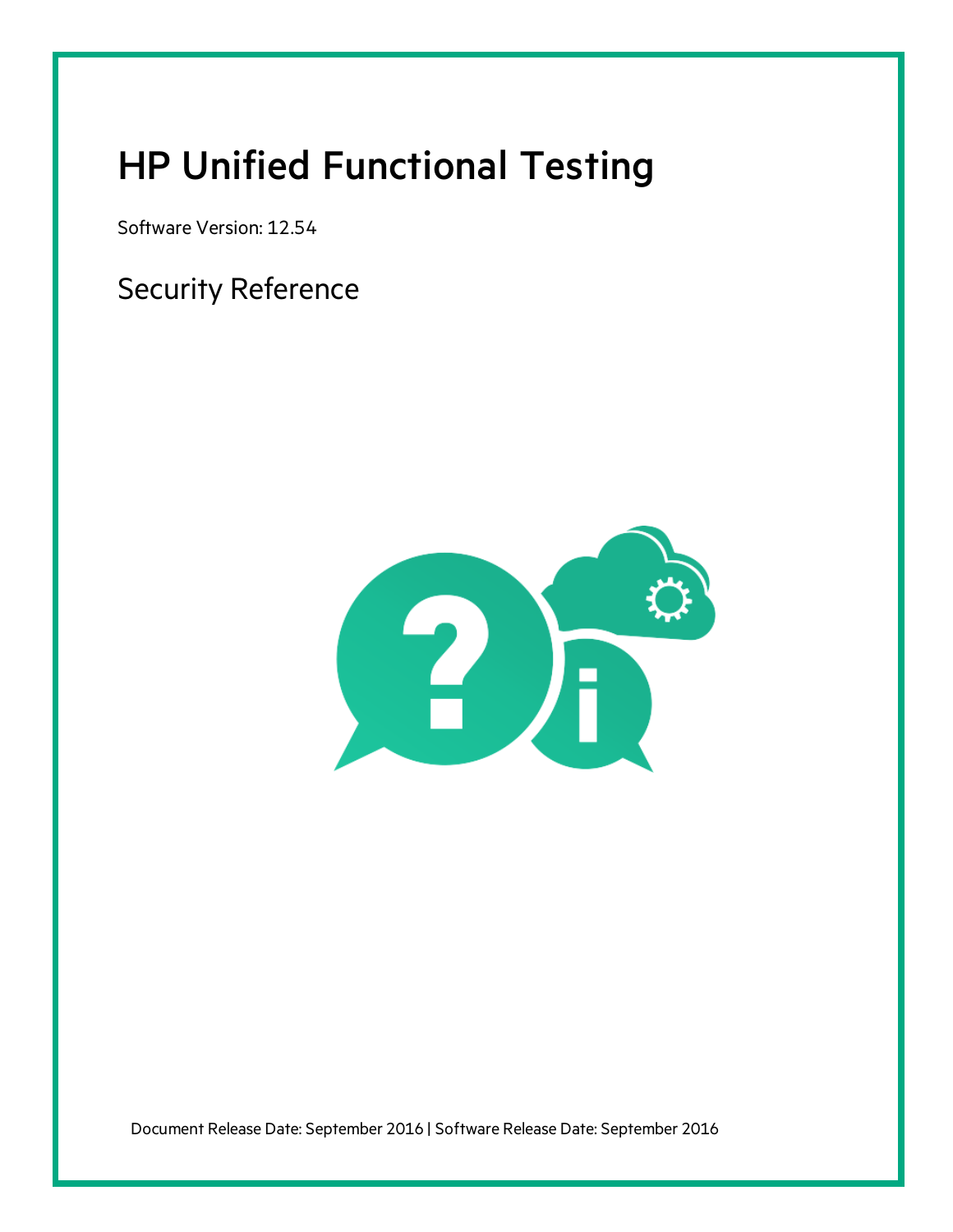### Legal Notices

#### **Warranty**

The only warranties for Hewlett Packard Enterprise Development LP products and services are set forth in the express warranty statements accompanying such products and services. Nothing herein should be construed as constituting an additional warranty. HPE shall not be liable for technical or editorial errors or omissions contained herein.

The information contained herein is subject to change without notice.

#### Restricted Rights Legend

Confidential computer software. Valid license from HPE required for possession, use or copying. Consistent with FAR 12.211 and 12.212, Commercial Computer Software, Computer Software Documentation, and Technical Data for Commercial Items are licensed to the U.S. Government under vendor's standard commercial license.

### Copyright Notice

© Copyright 1992 - 2016 Hewlett Packard Enterprise Development LP

### Trademark Notices

Adobe® and Acrobat® are trademarks of Adobe Systems Incorporated.

Google™ and Google Maps™ are trademarks of Google Inc

Intel<sup>®</sup> and Pentium<sup>®</sup> are trademarks of Intel Corporation in the U.S. and other countries.

Microsoft®, Windows®, Windows® XP, and Windows Vista ® are U.S. registered trademarks of Microsoft Corporation.

Oracle and Java are registered trademarks of Oracle and/or its affiliates.

### Documentation Updates

The title page of this document contains the following identifying information:

- Software Version number, which indicates the software version.
- Document Release Date, which changes each time the document is updated.
- Software Release Date, which indicates the release date of this version of the software.

To check for recent updates or to verify that you are using the most recent edition of a document, go to: [https://softwaresupport.hpe.com.](https://softwaresupport.hpe.com/)

This site requires that you register for an HPE Passport and sign in. To register for an HPE Passport ID, go to [https://softwaresupport.hpe.com](https://softwaresupport.hpe.com/) and click **Register**.

### Support

Visit the HPE Software Support Online web site at: [https://softwaresupport.hpe.com](https://softwaresupport.hpe.com/)

This web site provides contact information and details about the products, services, and support that HPE Software offers.

HPE Software online support provides customer self-solve capabilities. It provides a fast and efficient way to access interactive technical support tools needed to manage your business. As a valued support customer, you can benefit by using the support web site to: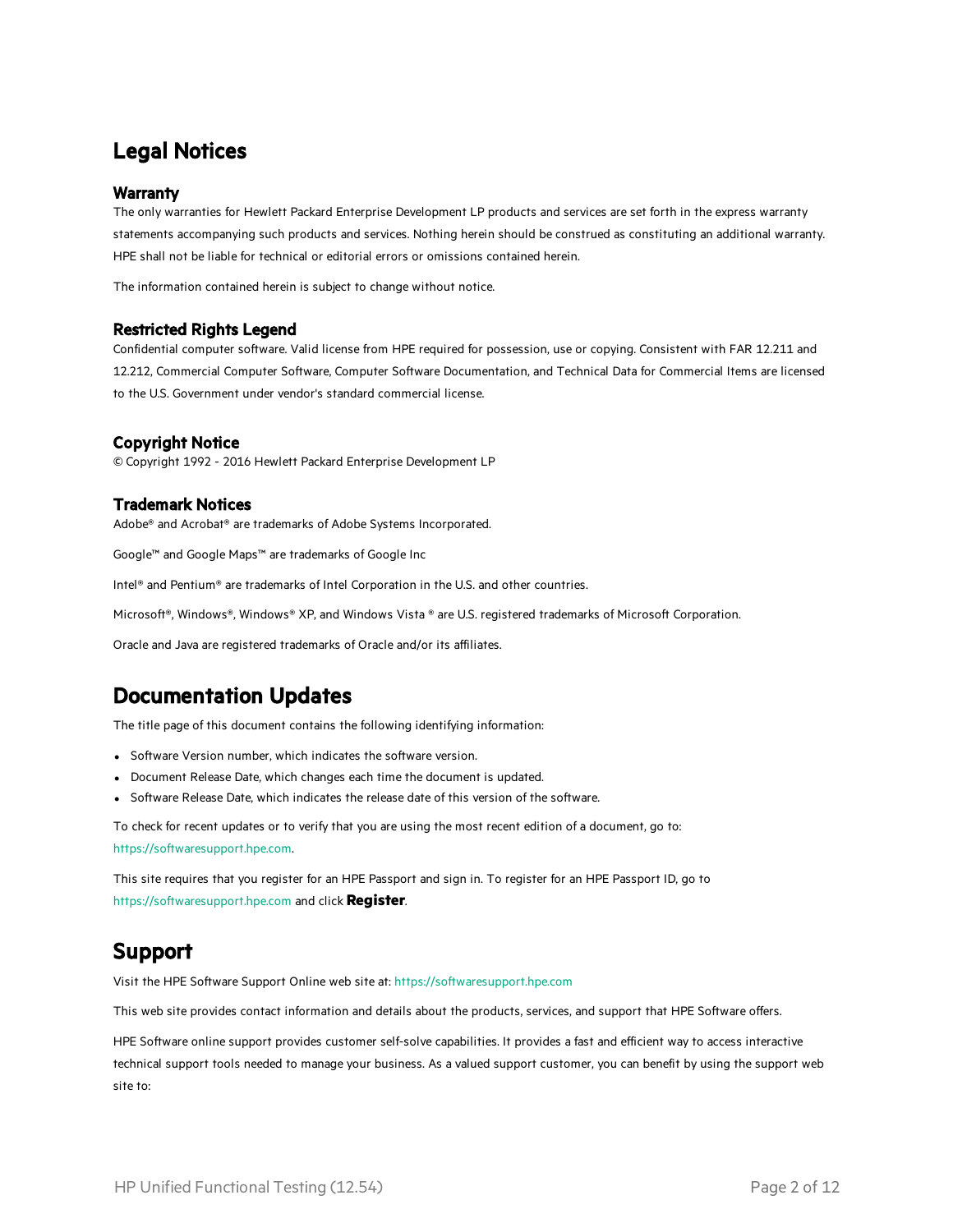Security Reference HP Unified Functional Testing

- Search for knowledge documents of interest
- Submit and track support cases and enhancement requests
- Download software patches
- Manage support contracts
- Look up HPE support contacts
- Review information about available services
- Enter into discussions with other software customers
- Research and register for software training

Most of the support areas require that you register as an HPE Passport user and sign in. Many also require a support contract. To register for an HPE Passport ID, go to: [https://softwaresupport.hpe.com](https://softwaresupport.hpe.com/) and click **Register**.

To find more information about access levels, go to: <https://softwaresupport.hpe.com/web/softwaresupport/access-levels>.

#### HPE Software Solutions & Integrations and Best Practices

Visit **HPE Software Solutions Now** at [https://softwaresupport.hpe.com/group/softwaresupport/search-result/-](https://softwaresupport.hpe.com/group/softwaresupport/search-result/-/facetsearch/document/KM01702710)

[/facetsearch/document/KM01702710](https://softwaresupport.hpe.com/group/softwaresupport/search-result/-/facetsearch/document/KM01702710) to explore how the products in the HPE Software catalog work together, exchange information, and solve business needs.

#### Visit **Hewlett Packard Enterprise Self-Solve Knowledge Search** at

[https://softwaresupport.hpe.com/group/softwaresupport](https://softwaresupport.hpe.com/group/softwaresupport/) to access a wide variety of best practice documents and materials.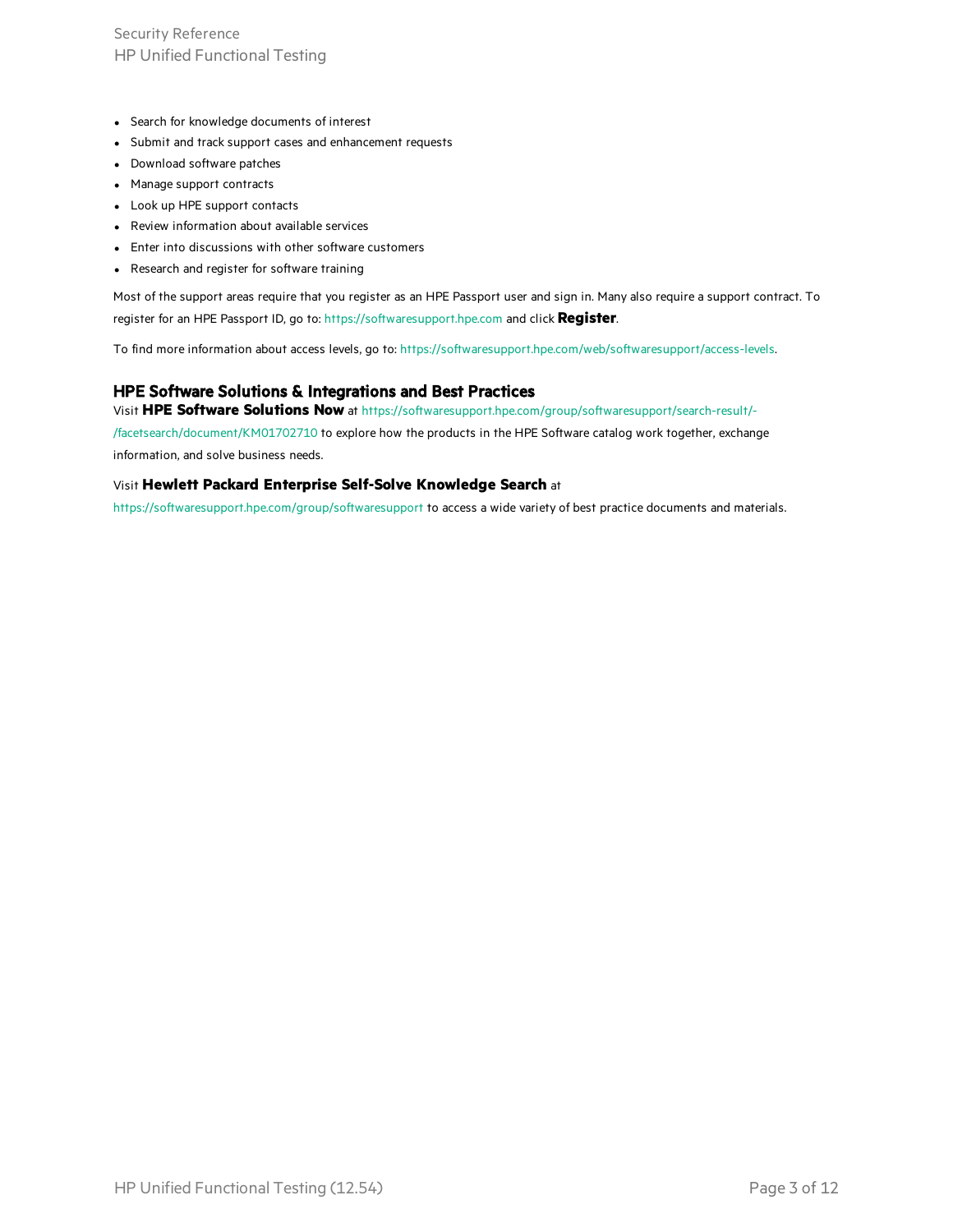# **Contents**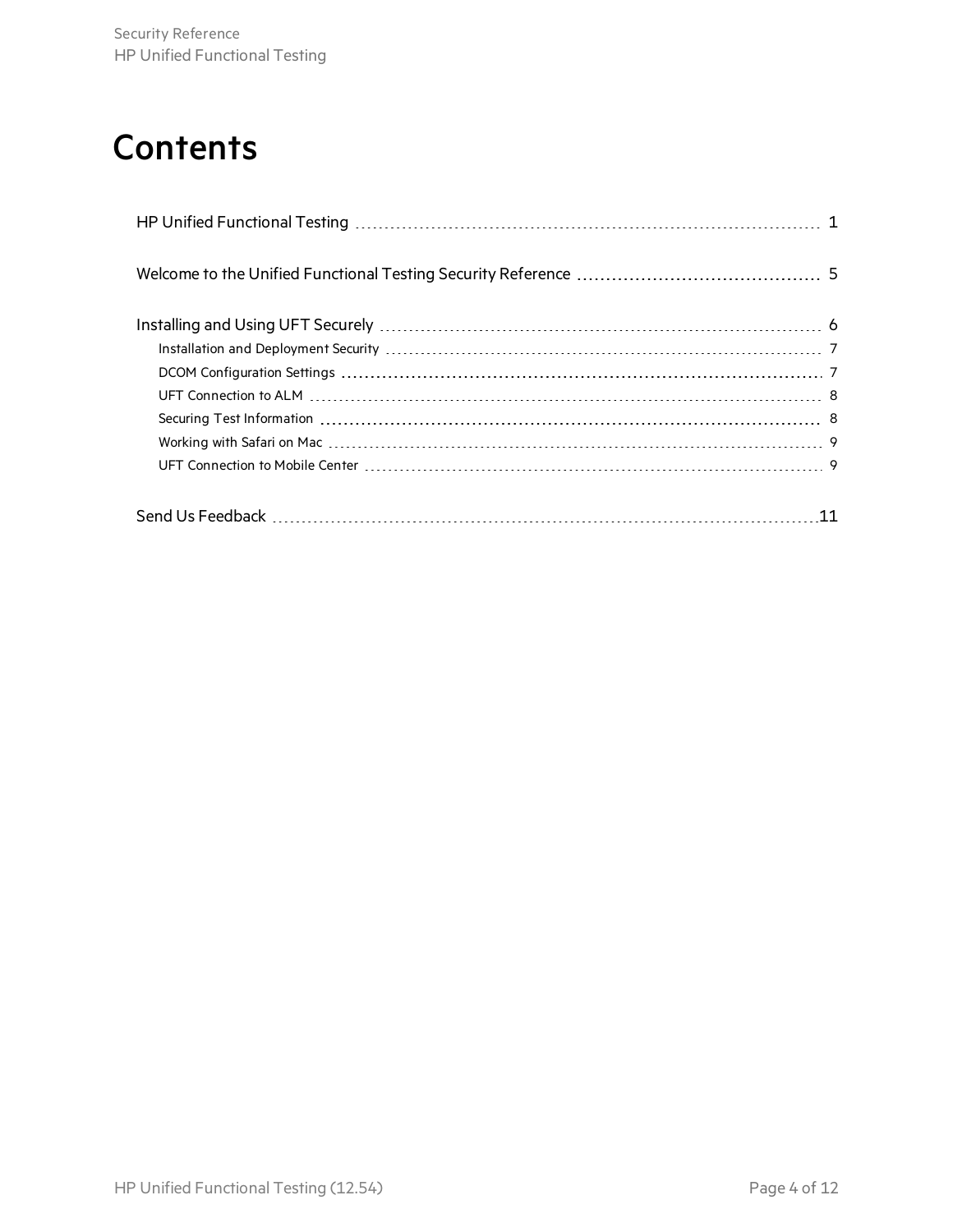# <span id="page-4-0"></span>Welcome to the Unified Functional Testing Security Reference

Welcome to the Unified Functional Testing Security Reference.

This guide is designed to help users who deploy and manage Unified Functional Testing (UFT) instances in a secure manner in the modern enterprise. The objective of this guide is to help you make well-informed decisions about the various capabilities and features that UFT provides to meet modern enterprise security needs.

Security requirements for the enterprise are constantly evolving and this guide should be viewed as HP's best effort to meet those stringent requirements. If there are additional security requirements that are not covered by this guide, please open a support case with the HP support team to document them and HP will include them in future editions of this guide.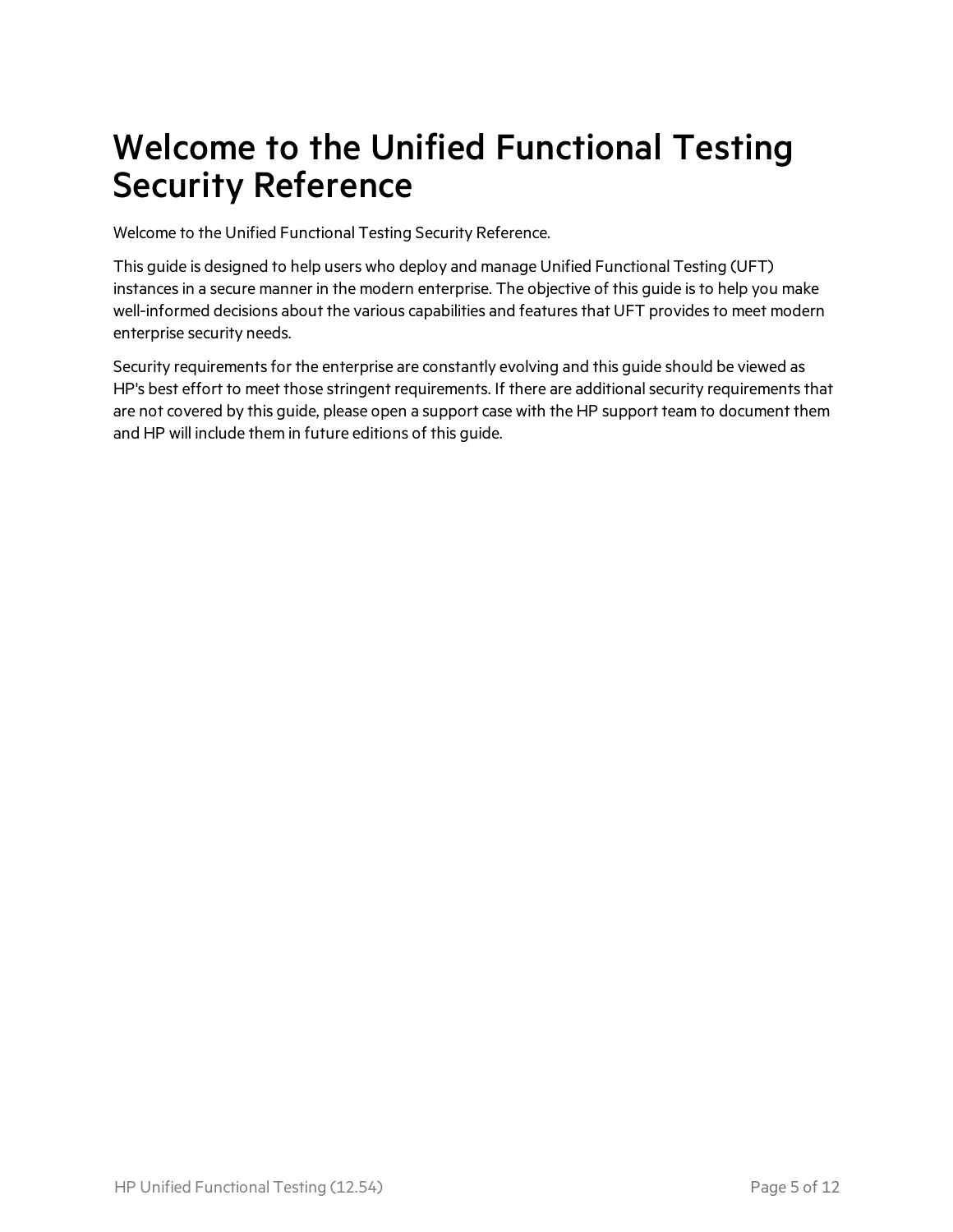# <span id="page-5-0"></span>Installing and Using UFT Securely

UFT is a desktop application installed on a single computer or on multiple computers in a business network. UFT-related security issues are similar to those of other Windows-based applications.

UFT can potentially be used to record user actions and/or network communications. Therefore, it is strongly recommended to run UFT on dedicated test machines that do not contain or provide access to sensitive information.Additionally, you should thoroughly review your lab network topology and access permissions before using UFT.

You must have specific permissions when installing and running UFT. For a list of these permissions, see the *HP Unified Functional Testing Installation Guide*.

When installed, UFT provides the following security settings:

- You can install and run UFT with the computer's User Account Control (UAC) enabled.
- During installation, you can specify whether to configure DCOM settings that enable remote computers to access UFT to run a test from ALM or using automation. You can also adjust these settings after installation.
- You can securely store important and sensitive information about the applications you are testing.

The following sections discuss potential security issues when using UFT: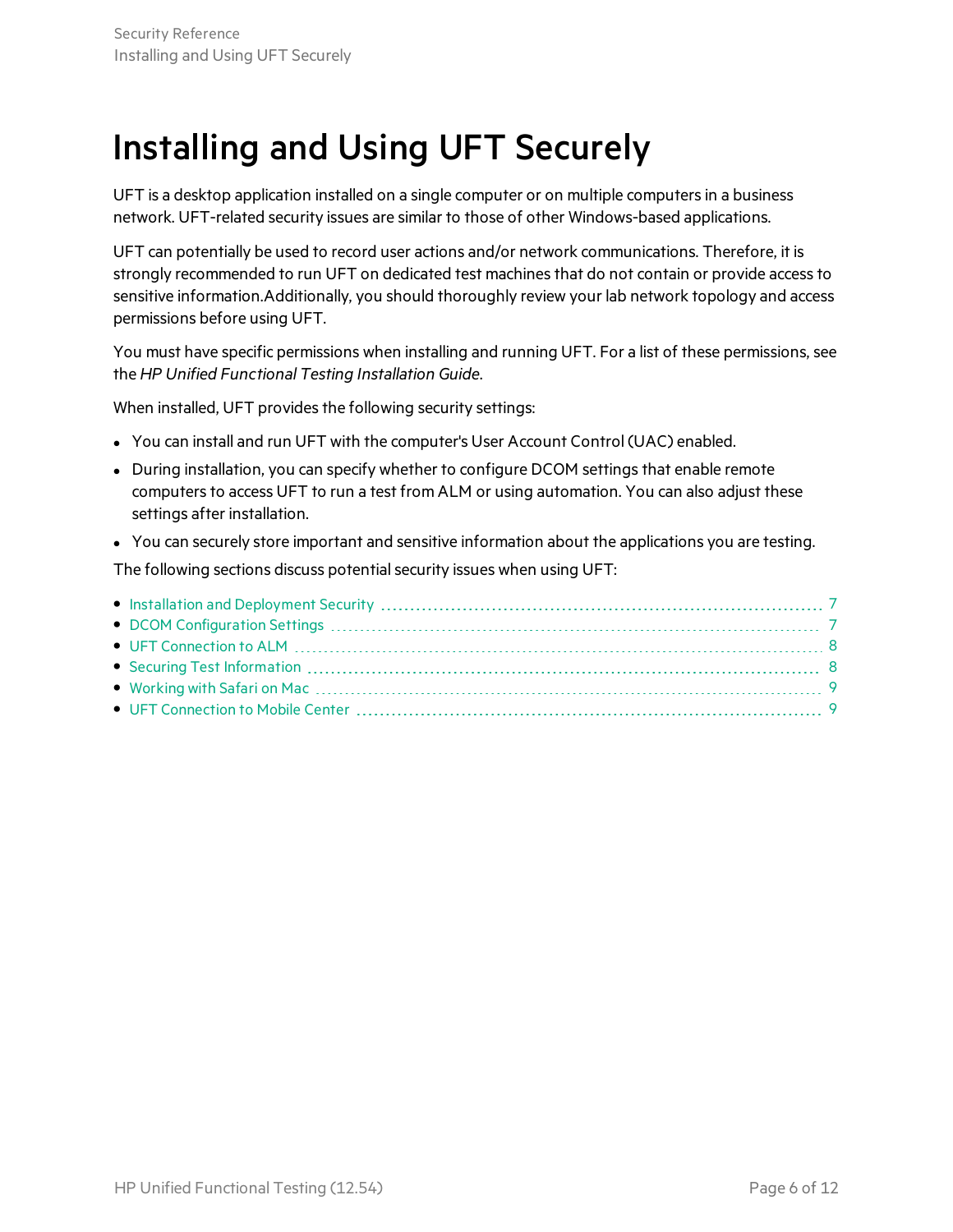### <span id="page-6-0"></span>Installation and Deployment Security

UFT can be installed with UAC enabled. This includes the installation of all prerequisite software, as well as all UFT add-ins, the UFT Add-in for ALM, and installation configurations.

When running the installation, note the following:

- If you install the UFT Add-in for ALM as part of the installation, and your computer has UAC enabled, you must run an additional installation for the Add-in for ALM following the UFT installation.
- The option to configure DCOM settings for ALM integration with UFT is enabled by default. If you want to clear this option, you can do so in the installation wizard.

For full details on secure installation and deployment, see the **Enterprise Deployment**section of the *HP Unified Functional Testing Installation Guide*. Additional information about DCOM settingsis also discussed below.

## <span id="page-6-1"></span>DCOM Configuration Settings

You can configure DCOM settings to enable outside computers or ALM to work with and run tests on the UFT computer. This configuration can be performed during the installation or after the installation. For details, see the *HP Unified Functional Testing Installation Guide*.

| <b>Enable running</b><br><b>UFT</b> remotely<br>from ALM                          | This sets the DCOM configuration to enable an ALM project to access your<br>computer and run tests on the computer.                                                                                                                         |
|-----------------------------------------------------------------------------------|---------------------------------------------------------------------------------------------------------------------------------------------------------------------------------------------------------------------------------------------|
|                                                                                   | Note: There are additional settings you must configure in your ALM<br>project to determine the access level to the UFT computer. See the<br>section below on "UFT Connection to ALM" on the next page.                                      |
| <b>Enable running</b><br><b>UFT</b> remotely<br>from Automation<br><b>Scripts</b> | This sets the DCOM configuration to enable any computer to run tests using the<br>UFT Automation Object Model. Enabling this configuration can present a<br>security risk as it allows the remote computer full access to the UFT computer. |

There are two possible options for configuring DCOM settings:

**Note:** You must perform these configuration to run testsfrom ALM or with automation, so care must be taken to determine the need for these settings.

When configuring DCOM settings, the following settings are recommended to ensure security for the computer running UFT:

- <sup>l</sup> Remove DCOM permissionsfor broad groupsin the DCOM settings, such asthe **Anonymous Login**, **Everyone**, **Interactive**, and **Network** groups.
- Give permissions only to specific groups or users.

I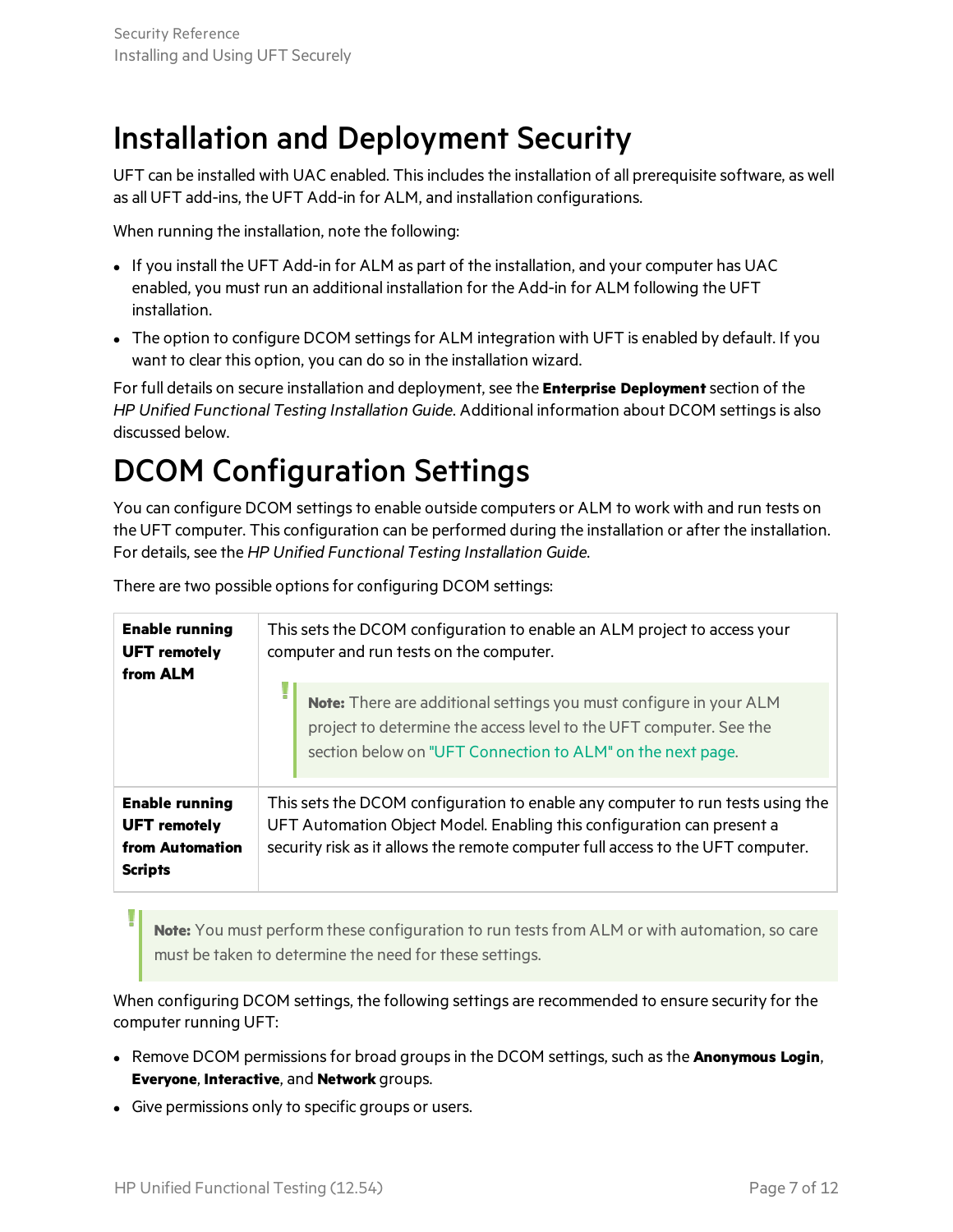## <span id="page-7-0"></span>UFT Connection to ALM

**Note:** Thissection is only relevant if you have enabled communication between UFT and ALM by setting the relevant DCOM settings. See "DCOM [Configuration](#page-6-1) Settings" on the previous [page](#page-6-1) above.

When connecting to ALM, UFT connects with a "super user" permission level, regardless of the specific user permissions assigned to you in ALM. This enables you to use all aspects of ALM regardless of the privileges allotted to you for working in an ALM project.

The default access level differs if you are using ALM 11.XX or ALM 12.XX and later:

| <b>ALM</b>                                    | The ALM project uses the parameter FORCE_PERMISSION (set to No by default). If                                                                                                                                       |
|-----------------------------------------------|----------------------------------------------------------------------------------------------------------------------------------------------------------------------------------------------------------------------|
| versions                                      | this parameter is enabled, your user permissions are checked when you log in to ALM                                                                                                                                  |
| 11.xx                                         | via UFT.                                                                                                                                                                                                             |
| <b>ALM</b><br>versions<br>12.xx and<br>higher | The ALM project uses the parameter ALLOW_LEGACY_INTEGRATION_MODE. By<br>default, this parameter is disabled, and your activities in ALM via UFT are limited by<br>the assigned user permissions in your ALM project. |

For full details on these parameters, see the *HP Application Lifecycle Management Administrator Guide*.

In addition, if you are running GUI testsfrom the ALM Test Lab, you mustselect the **Allow connections from computers running any version of Remote Desktop (less secure)** option in the Windows Remote Settings(**Control Panel > System > Remote Settings**) . Failure to enable this option will result in the test run stopping when the Remote Desktop session is disconnected.

# <span id="page-7-1"></span>Securing Test Information

Sometimes, a test must contain sensitive information, such as user names or passwords to access the application being tested. UFT enables you to make this data harder to access:

### **For GUI Testing:**

**.** Use the **SetSecure** test object method instead of the normal **Set** method to enter passwords into password fields.

UFT automatically records a **SetSecure** step when you record on a standard password field.

- When retrieving password data from another source during a run, store the data in a variable and then use the **Crypt.Encrypt** method to encrypt the value before using it with a **SetSecure** step.
- <sup>l</sup> When using the Data Table to provide data for a password field, use the **Data > Encrypt** right-click option to encrypt the data.
- To generate an encrypted value for a password field, use the Password Encoder tool.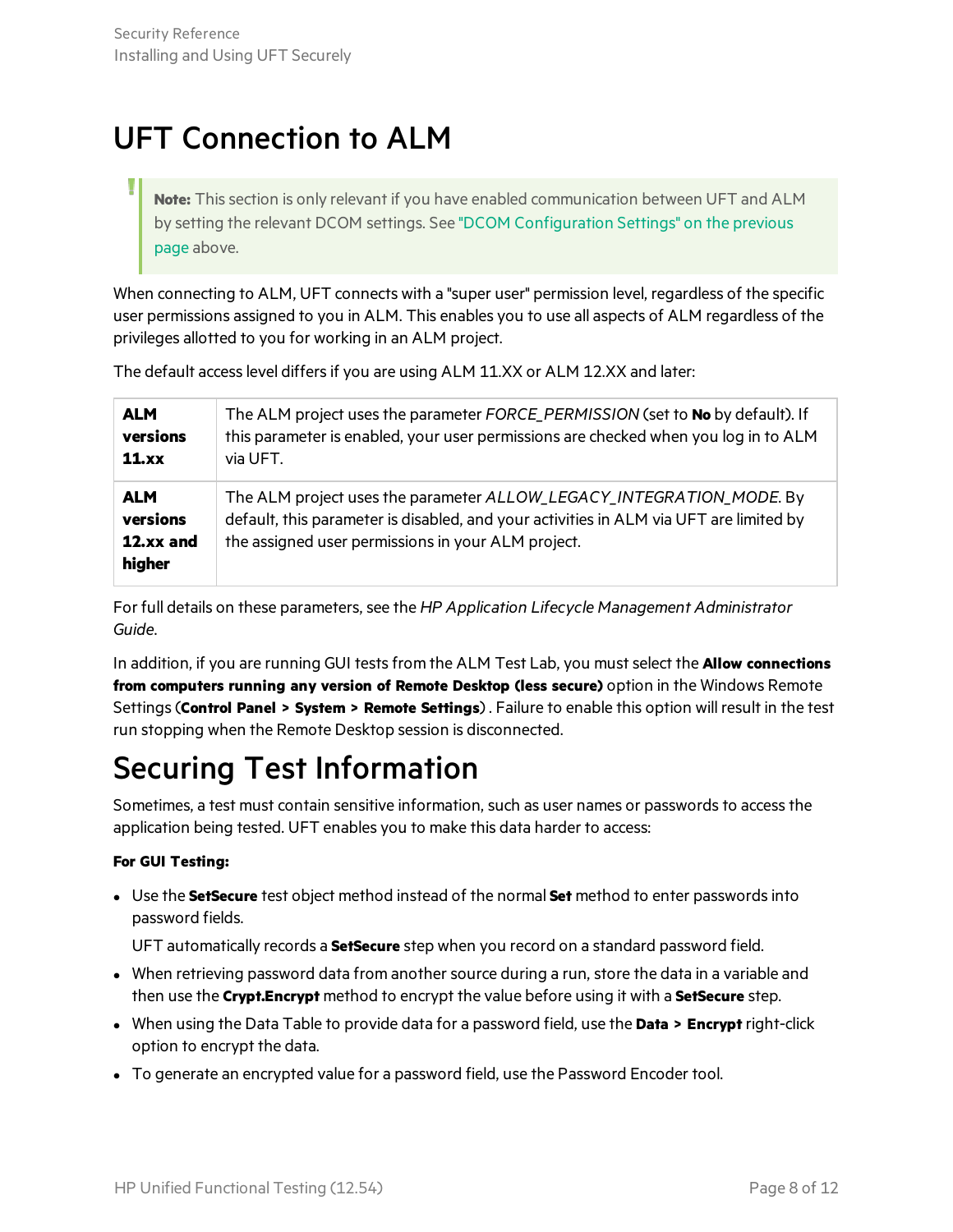**Note:** The above tools and methods do not use a globalstandard for encryption. The encryption is not considered nor intended to be fully secure.

Its purpose is only to ensure that passwords will not be readily visible on the screen while recording, editing or running a test or component.

If you are using real customer data or other sensitive information, you should take additional steps to ensure the security of that data.

For details on the **SetSecure** and **Crypt** methods, see the *UFT Object Model Reference for GUI Testing*.

For details on the Data Table Encrypt option and the Password Encoder tool, see the *HP Unified Functional Testing User Guide*.

### **For API Testing:**

• Use event handlers to encrypt passwords in your API tests.

For details on enabling encryption with an event handler, see the section on Writing Event Handler code in the *HP Unified Functional Testing User Guide*.

• Set security properties for accessing your Web service calls during API tests which contain HTTP or Web Service call activities.

For details on setting Web service security properties, see the chapter on Web Service Security in the API Testing section of the *HP Unified Functional Testing User Guide*.

### <span id="page-8-0"></span>Working with Safari on Mac

When UFT connects to a remote Mac computer, it can access the Safari application and perform steps on Web applications running in Safari. Therefore, it is important to secure this connection, to prevent inappropriate access to your Mac and Web pages that the Mac can access.

When UFT communicates with the Mac, UFT acts as a client and the UFT Connection Agent acts as a server.

You can secure this communication on different levels:

- Set up client authentication by defining a passphrase for UFT to use when contacting the Mac.
- Secure the communication between UFT and the UFT Connection Agent by requiring that they use an SSL connection, and providing the necessary certificate and key files for SSL communication.

For more details, see the topic on securing the communication with the remote Mac computer in the **Web** section of the *HP Unified Functional Testing Add-ins Guide*.

## <span id="page-8-1"></span>UFT Connection to Mobile Center

UFT connects to Mobile Center to record and run tests on mobile devices currently connected to Mobile Center. It isimportant to secure this connection to prevent inappropriate accessto the Mobile Center server and any connected devices.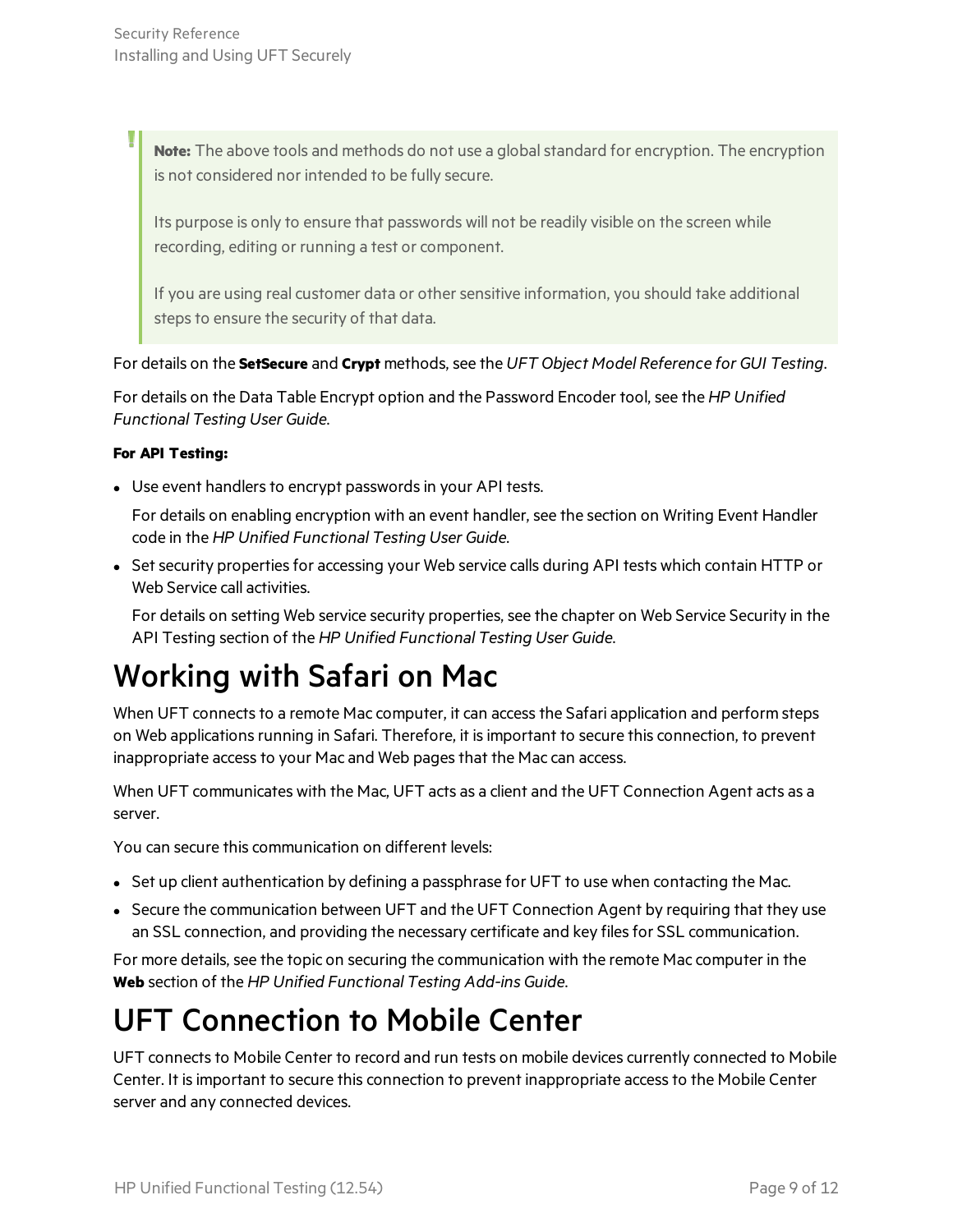To use a secure connection when connecting to Mobile Center from UFT, do the following:

- 1. Install the SSL certificates on your UFT computer. For details, see the Install SSL [certificates](http://mobilecenter.hpe.com/docs/en/2.01/Default.htm#cshid=UFT_SSL)in the Mobile [Center](http://mobilecenter.hpe.com/docs/en/2.01/) Help.
- 2. In the **Mobile** tab of the UFT Options dialog box (**Tools > Options > GUI Testing > Mobile**), select **Use SSL**.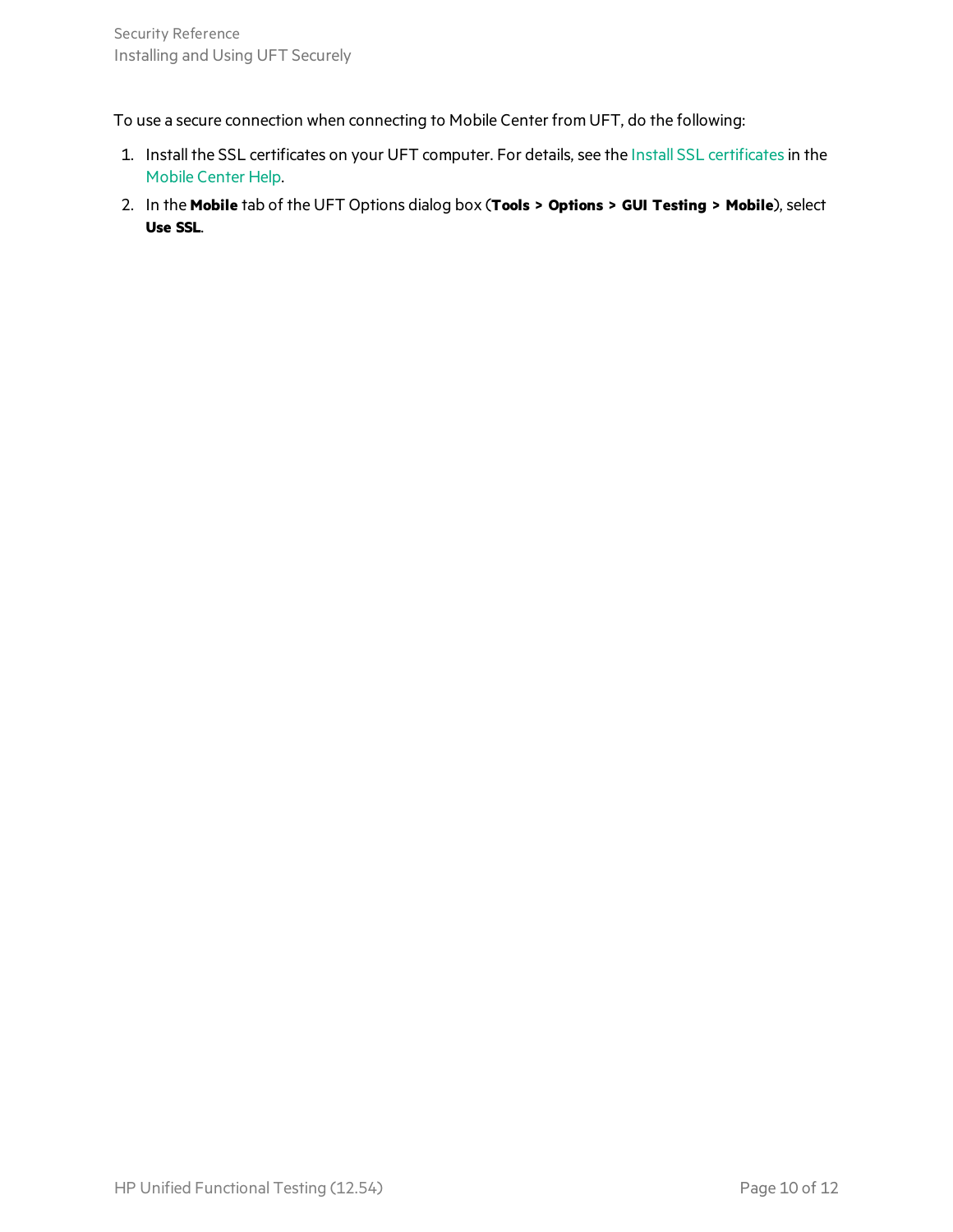# <span id="page-10-0"></span>Send Us Feedback



Let us know how we can improve your experience with the Security Reference.

Send your email to: [docteam@hpe.com](mailto:docteam@hpe.com?subject=Feedback on Security Reference (Unified Functional Testing 12.54))